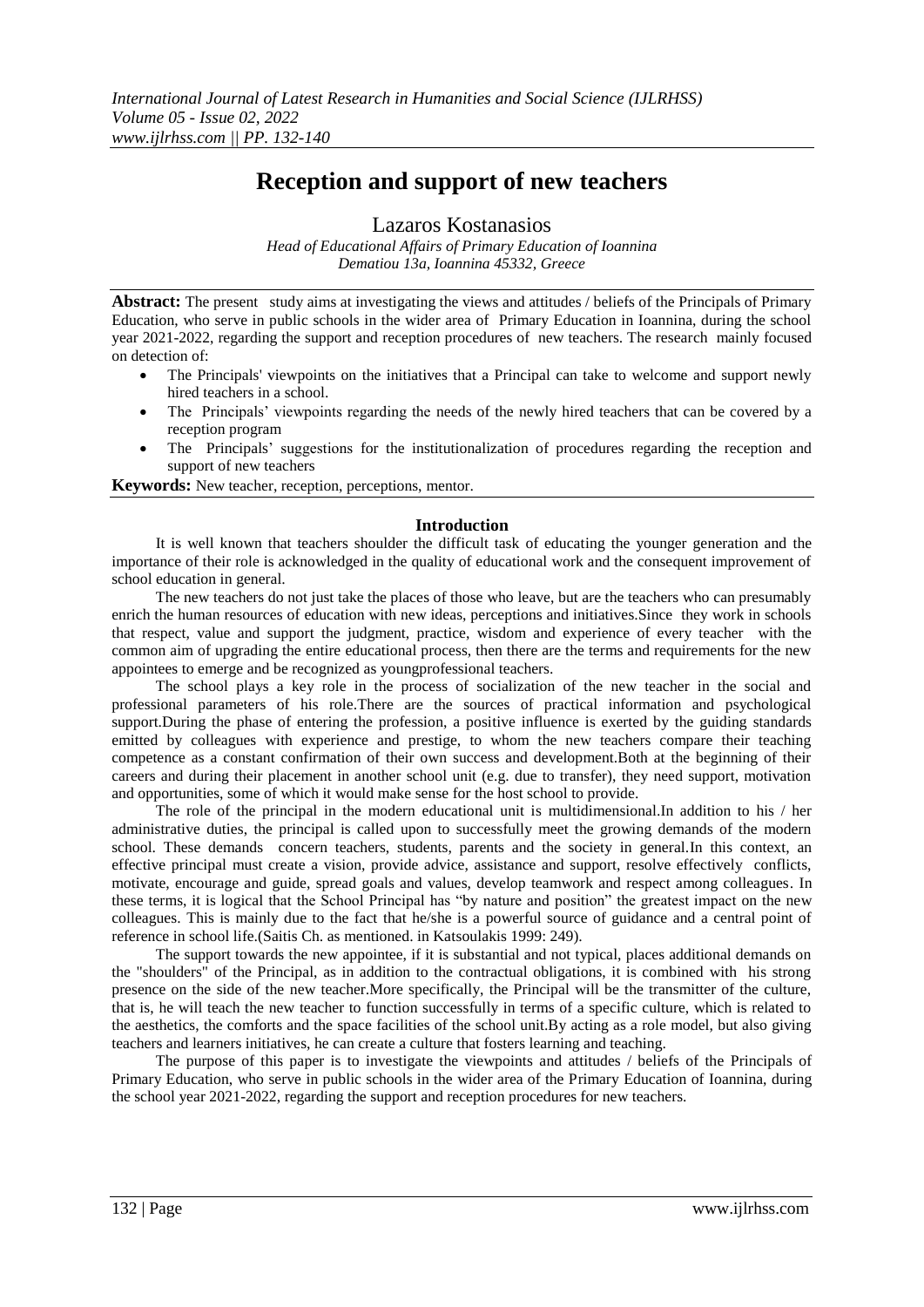#### **The Newcomer teacher**

# **Bibliography / Institutional Framework**

The teaching profession is a job with many demands that requires ability in human relations, organizational and programming skills but also a lot of patience (Rogers & Babinski, 2002). The teacher is called to be constantly informed on a scientific, social, psychological, technological and cultural level and according to the needs of each student, to adapt and maneuver with ingenuity and flexibility.This complex and multidimensional role that the teacher is called to perform is a challenge both for the teacher himself and for the education as a whole. Day (2003) confirming the fact that the professional development of the teacher is a long and uninterrupted process that goes through complex processes, distinguishes five stages through which the teacher goes:

- Adjustment (1-3 years)
- $\bullet$  Integration (4-6 years)
- Experiments (7-18 years)
- Professional maturity (19-30)
- Professional crisis (31-40 years)

It is worth mentioning that as new teachers are considered those who enter education for the first time and practise the profession of teaching or teachers who are completely inexperienced in the profession of teacher (Darling-Hammond, 2003).

In Greece there is no institutionalized legal framework for the reception and support of new teachers in the school unit, while no program for the reception of new teachers is included in the planning of the educational unit.The new teacher after giving a written report of undertaking service to the Principal of the educational unit or the organization where he was placed, full time, enters the class (usually difficult) that he has undertaken for the whole school year, before he even gets to know his colleagues .He tries on his own to understand the "climate" and the "relationships" of colleagues that is to enter the culture of the school unit or the organization by asking as few questions as possible because otherwise he runs the risks of being considered as "irrelevant". His smooth integration and the feeling of satisfaction in his new position depends, to a great extent, on the Principal of the school unit.It depends on the Principal's discretion every time to implement a program of reception - counseling and support.

However, many teachers in their new position are looking forward to making their dreams come true, their teaching methods, to introduce new mentalities and techniques, to shape their own culture, changing from the aesthetics of the building to these already formed relationships among their colleagues. Gotovos and Mavrogiorgos in 1986 in a relevant research claim that "The absence and inadequacy of basic education, the absence of a formal reception program and the relaxation or formality of the" testing "are elements that orchestrate the violent transition of the new appointee fromin the role of learner to the role of teacher".

### **The needs, difficulties and expectations of new teachers to an educational unit**

Since their first day at school new teachers are faced with the expectation of the state and of the students to perform in a full program of teaching and extracurricular tasks and in fact as experienced and equal to their colleagues with several years of service (Katsoulakis, 1999). If they have previous service in a school as deputies, they have the advantage of the experience of operating a school unit, so at least on the administrative level they will not face any particular problem.As far as their teaching duties in schools are concerned, the law of the "old" still prevails today, so they are in charge, in most cases, as the youngest in the teachers' association, with a variety of subjects and the most difficult classes.

Sacks & Brady, and Gray & Gray since 1985 in their studies indicate the sources of difficulties for new teachers, which could focus on issues such as: classroom management, lack of information about the curriculum and syllabus, activation and motivation of students , ways of differentiating teaching to address issues of student diversity, work organization and lesson planning using inadequate supervisory material, overloaded schedules, crowded classrooms, suffocating schedules, working with parents, and also the management of the school unit.

The above mentioned are also claimed by younger researchers and designers of introductory training programs such as Ingersoll (2014), Goodwin (2012), Darling-Hammond (2012).The new teacher's needs focus on practical matters (e.g. possible problems of social integration resulting from the change of residence and residence away from the place of permanent residence), but also psycho-pedagogy, mainly on the following fields: guidance on the ways of teaching, counseling evaluation and feedback of teaching, fellowshipcommunication, setting and achieving goals and training issues ( Anthopoulou, 1999).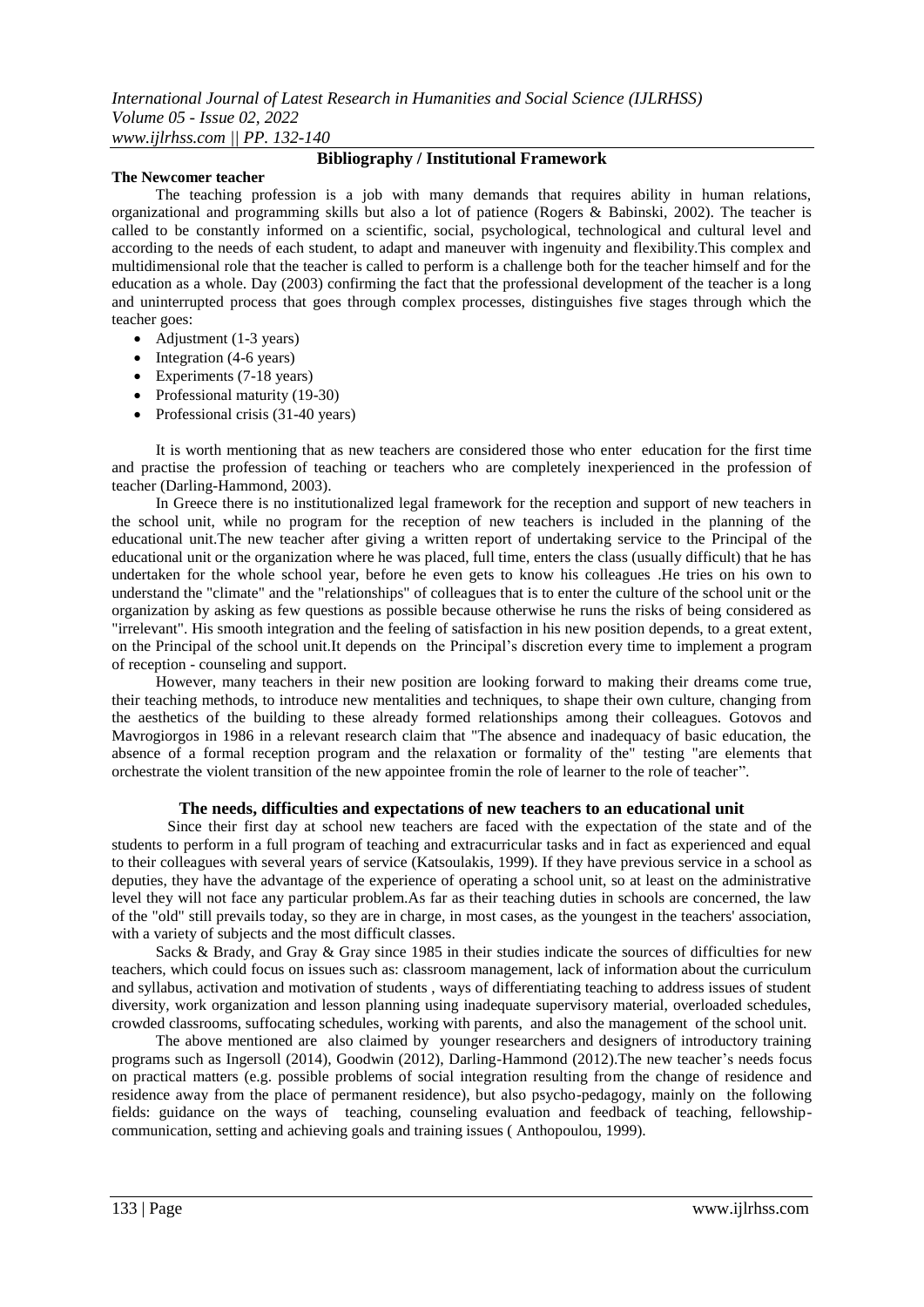*www.ijlrhss.com || PP. 132-140*

### **The Role of the Principal and the School Unit in Welcoming andSupporting New Teachers**

In the reception and integration of the new teacher in the educational organization, the principal of the school unit plays an essential role, as mentioned above, who is asked to take seriously into consideration the identified needs and possible shortcomings of the new colleagues aiming at developing a plan for their immediate and effective integration in the school unit that he is in charge.

By acting as a role model, he informs, guides, understands and motivates, solves problems, but above all he forms a positive school climate of cooperation and reciprocity.In this way he will approach the new teacher, he will transmit the vision, the goals and the formed culture of his school and through the collective planning, the evaluation and the effective utilization of the teaching staff, in order to push the efficiency of the school (Hatzipanagiotou, 2008). The principal's duty in terms of the new teacher's psycho-pedagogical and social needs is to guide him with practices such as friendly peer advice, motivate him/her to attend seminars and workshops, pedagogical meetings, exchange visits to other classes and attend colleagues' courses aiming atstrengthening self-confidence and self-esteem so that he/she will be led to the satisfaction of the need for self-realization in the Maslow pyramid (Koutouzis, 1999).

In this context, the principal is called upon to provide, in consultation with the teachers' association, some facilities for the new teachers in terms of the choice of classes and the schedule so that their integration can be done as effortlessly as possible.A key role in the reception of the new teacher plays also the selection by the principal, of the appropriate person as a mentor-counselor, ie the experienced teacher who will take over the guidance of the new teacher and will become his informal inspirer and supporter.He will develop a human relationship with the new teacher (Everard & Morris, 1999) under cooperative requirements aiming at improving his behavior, in terms of orientation, knowledge, skills and psychological support (Saitis, 2008). Mentors are experienced teachers, and their own involvement in integration programs when entering the profession is taken seriously into account, in many EU countries, when they are subsequently appointed to this position, which, although institutionalized in 2010, is inactive in our country.

As a result, the new teacher feels more secure, and he knows that he or she will be helped to deal with critical conflict situations that may arise as a result of which he or she acquires new behaviors and attitudes that help him or her integrate into the school climate and culture. In addition, the promotion of the teachers' association in the core of training for didactic, pedagogical, socio-cultural issues, is the responsibility of the principal or the principal's team, in order to prepare effectively and with specific goals (Lainas, 2004).The regular and extraordinary sessions of the staff can contribute to the professional empowerment of the teachers and, as a priority, to the new teachers. In these sessions, teachers exchange views and experiences, develop initiatives, discuss and compose different approaches on a topic, provide solutions to problems, set common goals and seek ways to achieve, disseminate information on all issues and concerns, develop potentials, opportunities and information aiming at the development and improvement of the school unit (Darling-Hammond, 2012).

It has also been found, according to Evans, L. (2012) and Marks & Louis, (1999) and other researchers, that it is essential for the new teachers to attend sample teaching by experienced teachers of the same specialty and then discuss and resolve in a working groupquestions and concerns regarding the planning, the organization, the teaching and the evaluation. They can also co-organize teaching classes in which new teachers will teach in order to exchange views, practices, reflections and incorporate new ideas.A very good practical approach is the involvement of new teachers with their experienced colleagues in experiential learning programs, in which a learning culture is developed among teachers, with the ultimate goal of upgrading the educational work provided.

### **Research Methodology**

Since the purpose of this study was to investigate the perceptions of primary education principals in relation to the procedures of reception and support of the new teacher, qualitative research is the appropriate methodological choice to explore in depth the attitudes, perceptions and motivations of individuals' behavior.The goal of qualitative investigation is not simply to describe an attitude or behavior but a holistic understanding of the phenomenon. The qualitative research explores the experience of individuals and the subjective meanings that make it up, always focusing on the broader social and value context in which it is written. The fact that a qualitative research is chosen to be conducted is also related to the type of data we are called to use.

The methodological tool used in the conduct of this qualitative research was the interview and more specifically the semi-structured one.It involves the collection of data through direct verbal exchange between individuals (Cohen, Manion & Morrison, 2007: 452).The research interview is defined as a two-person discussion, initiated by the researcher, with the specific purpose of obtaining research-related information.It includes the collection of data through direct verbal transaction between individuals.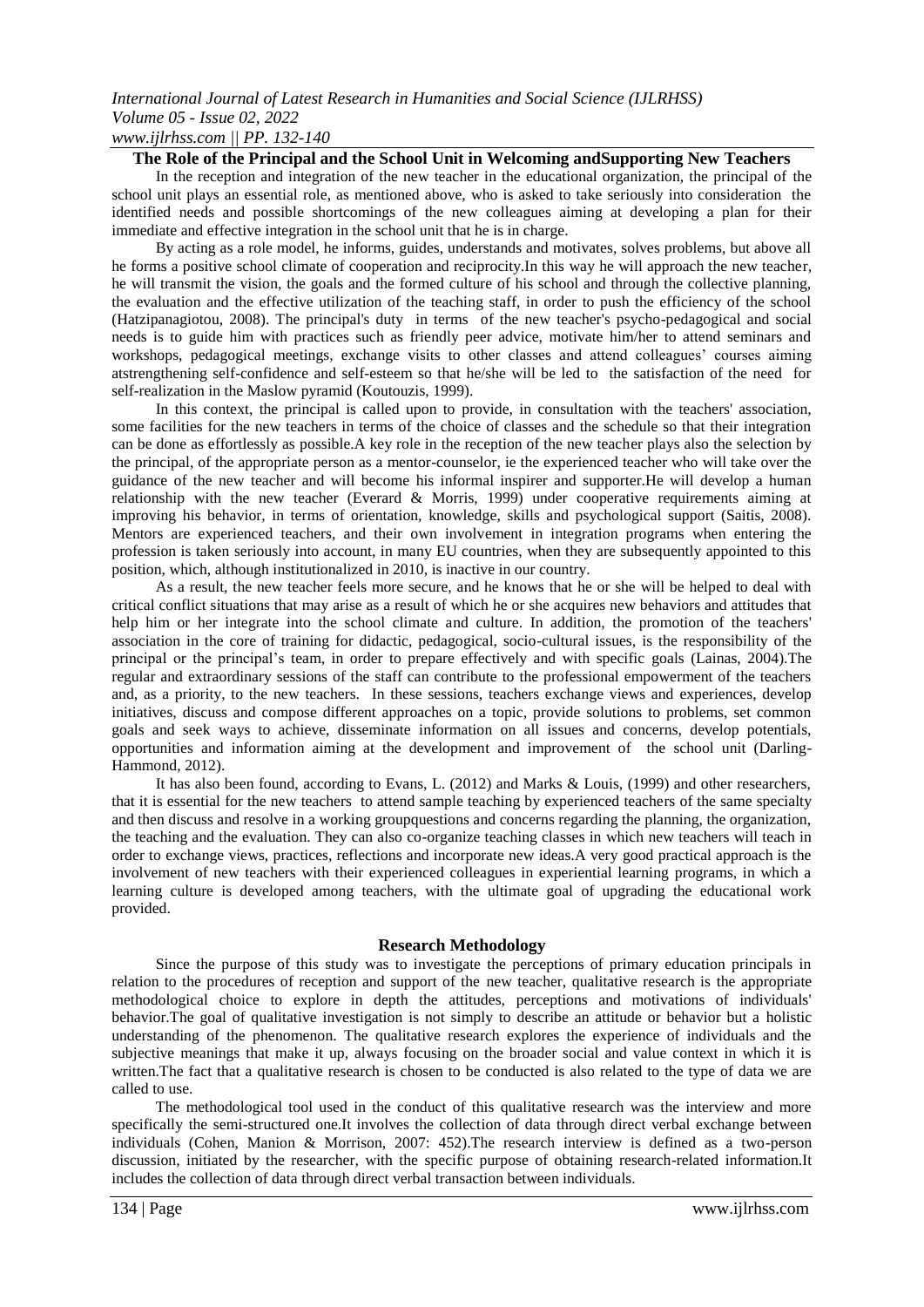### *www.ijlrhss.com || PP. 132-140*

The choice of the semi-structured interview as a research tool was made due to its advantages, such as the naturalness and the element of direct relationship of oral communication, which allows it to be created, between the interviewer and the respondent, as well as the possibility it offers to collectrich and unpredictable information on the subject under study in a climate of greater flexibility and freedom (Vetsios, 2018).

The semi-structured interview was used in this particular research.In this specific type of interview the researcher has predetermined the questions that will be asked to the respondent before the interview process begins.However, during this process the researcher is given much more flexibility in the order of the questions, the modification of the content of the questions according to the respondent and in the addition and subtraction of questions and topics for discussion (Iosifidis, 2008).

### **Research Questions**

For the needs of the present research work, research questions were formulated on the basis of which the questionnaire was then compiled.The research questions that will concern us are the following:

- What initiatives can a Principal take to welcome and support newly hired teachers in a school?
- What needs of newly hired teachers can a reception program meet?
- What do you suggest for the establishment of procedures for the reception and support of new teachers?

### **The sample**

The sample consisted of six (6) teachers, 3 men and 3 women, principals of primary schools of the Primary Education of the Perfecture of Ioannina. In qualitative research there are no fixed rules that define the size of the sample and how this usually depends on the nature of the research process but also on the type of research questions.

The researcher compiles a questionnaire adapted to the needs of the present research and to the target audience.Based on the research questions that were formulated for this research effort, three (3) main thematic axes-units emerged, each proportionate to each research question that was asked.The questions of the present research are divided by thematic unit as follows:

**Thematic Unit 1**: What initiatives can a Principal take to welcome and support newly hired colleagues in a school?

*Question 1*: What topics do you discuss during the first meeting with the newly hired teachers at your school?

*Question 2*: What information material do you plan to provide to a new teacher, so that he / she is adequately informed about the operation and the physiognomic characteristics of your school unit?

*Question 3*: Do you consider it necessary to be in constant contact with them during the school year?If yes please list the issues that you think should be discussed in your future contacts?

**Thematic Unit 2:** What needs of newly hired colleagues can a hosting program meet?

*Question 4*: On what issues do you think a newly hired teacher needs support?

*Question 5*: What are the different needs of a newcomer in relation to a new teacher in your school?

*Question 6*: By what criteria would you proceed in the distribution of classes in relation to the newly hired colleagues in your school?

**Thematic Unit 3:** What do you suggest for the establishment of procedures for the reception and support of new teachers?

*Question 7*: Do you consider that the reception and support of a newly placed colleague at school is a "case" only of the Principal of the school unit?

*Question 8:* What actions can be adopted in the integration programs of new teachers?

*Question 9*: Do you think that the presence and cooperation of an older colleague in the form of a mentor can influence and help the newly appointed teacher in the reception process?

### **Data Analysis**

The technique we followed to investigate the material that emerged from the recording of the interviews is the content analysis (Content Analysis), and specifically the qualitative analysis.As a method, qualitative analysis does not focus on the frequency of occurrence of some characteristics of a kind of speech (or communication), but rather on the obscure content of the material under investigation, arguing that even the silences (ie the implicit points) of a text (e.g.an image) determine its meaning.

Given this, the qualitative method studies not only the declared content of a material, but also its obscure content, considering that the demonstration of its orientation leads to the formulation of usable proposals on it, without absolute quantification (Vetsios, as cited.).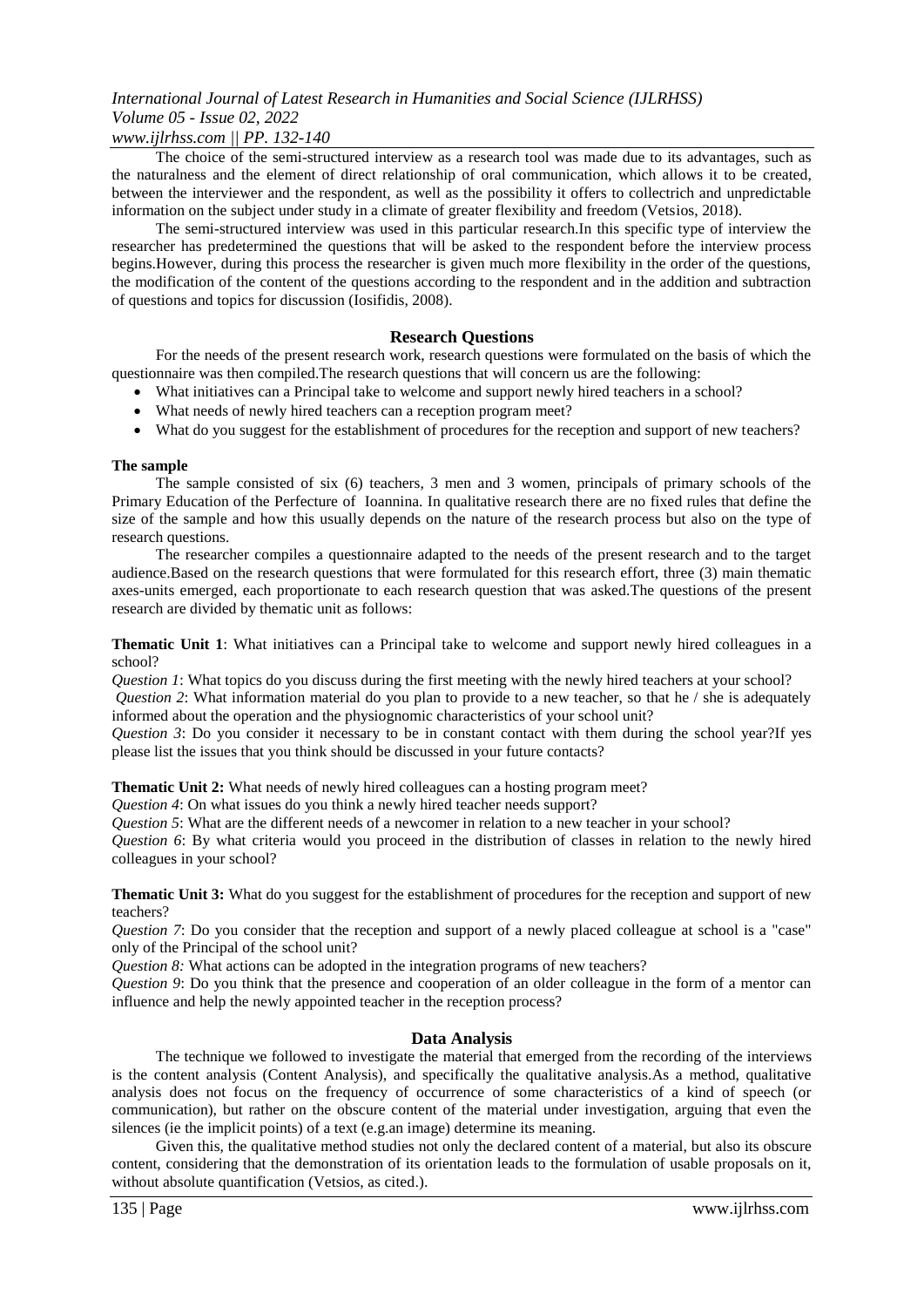# *www.ijlrhss.com || PP. 132-140*

The next step in collecting interview data is to codify the responses . Coding means rendering meaning or information to parts of data so it is inextricably linked to the segmentation of data. It is a process of dividing the quality material into smaller or larger units, which have common characteristics. Data coding is an integral part and basis of analysis. Based on the three thematic units mentioned above, we analyzed the overall material of the interviews. As a recording unit we used the content of the answers given to us by the teachers who participated in our research.The answers may range from a sentence to a paragraph, but they form a complete picture of the issue of welcoming newly appointed teachers to the school.

### **Research Results**

This chapter presents the results of 6 semi-structured interviews conducted with the participation of Principals who work in schools of Primary Education in the prefecture of Ioannina.

The demographic characteristics of the participants are shown in the following summary table.

| <b>INITIAL LETTER OF THE</b><br><b>NAMES</b> | <b>SEX</b>    | <b>YEARS OF SERVICE</b> | <b>YEARS OF SERVICE AS</b><br><b>PRINCIPAL</b> |
|----------------------------------------------|---------------|-------------------------|------------------------------------------------|
| P.P                                          | <b>MALE</b>   | 23                      |                                                |
| E.K.                                         | <b>FEMALE</b> | 32                      |                                                |
| T.X                                          | <b>FEMALE</b> | 24                      |                                                |
| M.T.                                         | <b>FEMALE</b> | 34                      |                                                |
| B.Z                                          | <b>MALE</b>   | 33                      | $\overline{2}$                                 |
| $\overline{P.R}$                             | <b>MALE</b>   | 35                      | 13                                             |

The teachers answered questions which concern their perceptions regarding the support and reception of new teachers in the school unit. The transcripts of the interviews were followed by a qualitative analysis of the content of the respondents' answers. They are presented first according to the thematic units which include the questions addressed to the teachers during the interviews and then the teachers' answers are given for each question, sometimes quoting their exact words and other times conveying the essence of what they said. The views of all teachers are not given for each question, as answers that ranged in the same spirit as those mentioned are omitted, while for the identification of each subject of the interview, the initial letter of his name was used with his consent.

The data are classified into three thematic units as they emerged from the research questions that were formulated with the questions that have been included in them.

**Thematic Unit:** What initiatives can a Principal take to welcome and support newly hired colleagues in a school?

- 1. What topics do you discuss during the first meeting with the newly hired teachers at your school?
	- In this question, all the interviewed teachers stated that during the first meeting they get acquainted with the newcomers and as Ms. E. K. states, "we discuss the marital status, the place of origin, the opinion she has about the new school, in order to break the ice". Procedural issues are also handled such as documents to be completed, service-personal details to be recorded, ensuring the smooth operation of the school and communication of school community members on professional matters.
- 2. What information material do you plan to provide to a new teacher, so that he / she is adequately informed about the operation and the physiognomic characteristics of your school unit? The majority of the respondents stated that the information and the material provided to the newly hired
	- teachers mainly concern a. The general way of operation of the school unit (timetable, on-call time, arrival-departure of students,
	- way of conducting bank holidays / activities, building peculiarities).
	- b. Information for other teaching staff (Telephone directory of school teachers).
	- c. Information on the rules of operation of the school.
	- d. Information about the class he will undertake, including the special problems that the students of the specific class may face (learning, social, economic, health).

We observe that in general, all the Principals provide detailed information on the mode of operation and the physiognomic characteristics of the school unit.

3. Do you consider it necessary to be in constant contact with them during the school year? If yes please list the issues that you think should be discussed in your future contacts?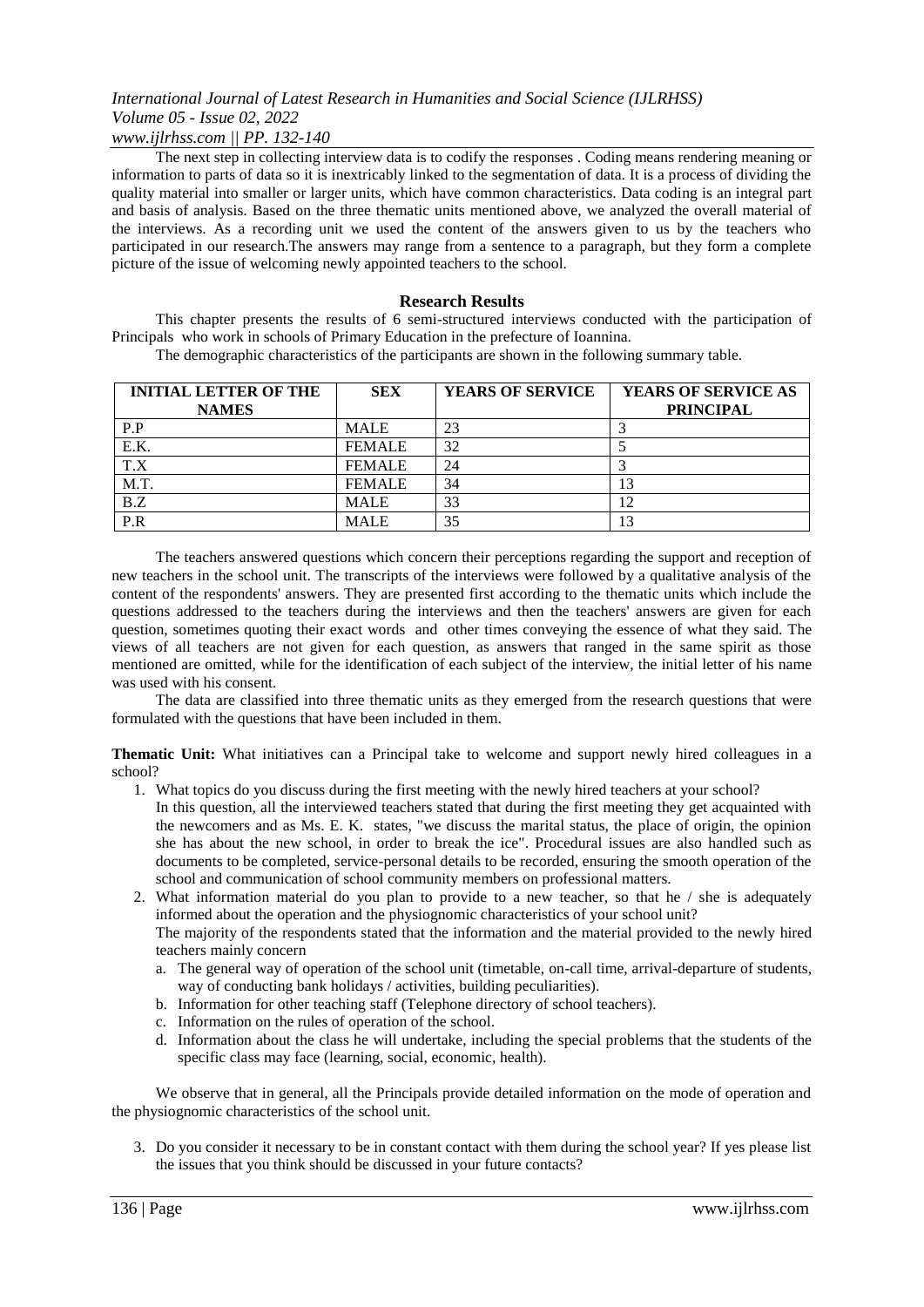### *www.ijlrhss.com || PP. 132-140*

All the interviewed Principals answered affirmatively, stating almost the same topic. Specifically, as Ms. M.T characteristically states, "I consider it necessary to be in constant contact with them in order to be informed

- a) if they face problems in the classroom and what they are,
- b) if they face problems in cooperating with colleagues,

c) if problems have arisen (family -personally) in the meantime after the initial discussion, in order to help solve them as much as possible ", issues of teaching practices, collaborations and personal issues are the subject of the respondents with the new teachers during the school year.

**Thematic Unit:** What needs of newly hired colleagues can a hosting program meet?

4. On what issues do you think a newly hired teacher needs support?

From the responses of the interviewed Principals, we find that mainly methodological issues of teaching are in the focus of the issues that the young teachers need support. In particular, encouragement for the teaching methods that follow, their relationships with students and cooperation with parents are central points that concern the newcomers. In second place are information issues regarding professional obligations – according to the official law. Finally, we should also pay attention to the psychological support as a topic as it was mentioned by many respondents.

5. What are the different needs of a new appointee in relation to a newly placed teacher in your school unit?

The answers of the respondents converge on the fact that the newly placed has previous experience of running a school which the newly hired does not have. As Ms. T.X. mentions "A newly appointed teacher, entering for the first time-after the university- the school reality, experiences, in my opinion-the contradiction between the pedagogical theory-the idealism that it" brings "in the reality of the Greek school. Therefore, he needs mainly social-emotional support and trust in order to use his potential and his knowledge. "The newly placed in the school unit, as all the Principals answered, has already some teaching experience and needs support and guidance in order to adapt to the school climate and develop the skills needed for effective teaching.

6. What criteria would you use to distribute the classes in relation to the newly placed colleagues in your school?

According to paragraph 10 of article 11 of PD 79/2017, *"the Teachers' Association, with a relevant decision, determines the criteria for the distribution of departments and classes, taking into account the individual particularities of the school unit.The service status of teachers (such as years of service, organically placed, deputy, seconded) can not be a criterion for the distribution of departments and classes among members of the teaching staff. "*

In response to this question, all the teachers stated that the distribution of the departments and classes is the subject of in-depth discussions of the teachers' association and in accordance with the duties and responsibilities of the Principal (Υ.ΑΦ.353,1 / 324/105657 / D1 / 2002 / Government Gazette 1340 / T.BD) in their suggestions take into account the desire of the newly placed teachers, their previous experience and the particularities of each department and class. Characteristically, Mr. P.R. states "It is not right to give a difficult section to an inexperienced teacher because problems follow you all year round".

**Thematic Unit:** What do you suggest for the establishment of procedures for the reception and support of new teachers?

7. Do you consider that the reception and support of a newly placed colleague at school is a "case" only for the Principal of the school unit?

From the answers of the teachers we find their unanimous opinion that the support of a newly placed colleague in the school is not a "case" only of the Principal of the school unit. The Principal is the first to welcome the newly hired colleague, giving the stigma of the school unit. Subsequently, his/her receptionsupport is a "case" of the entire association of teachers. Everyone will inform him about issues of his own responsibility and all together must take care for him to understand the operation of the school unit, its culture and to feel safe as a professional and happy as a member of this team.

8. What actions can be adopted in the integration programs of new teachers?

To the question posed all the principals answered that mainly the cooperation between the old and the new teachers in integration programs has a lot to offer to both parties. Sample teaching, regular discussions in the teachers' association with joint elaboration of the topics, "involvement" of the new teachers in collective actions-programs of the school (eg organization of school holidays, participation in competitions, etc.), but also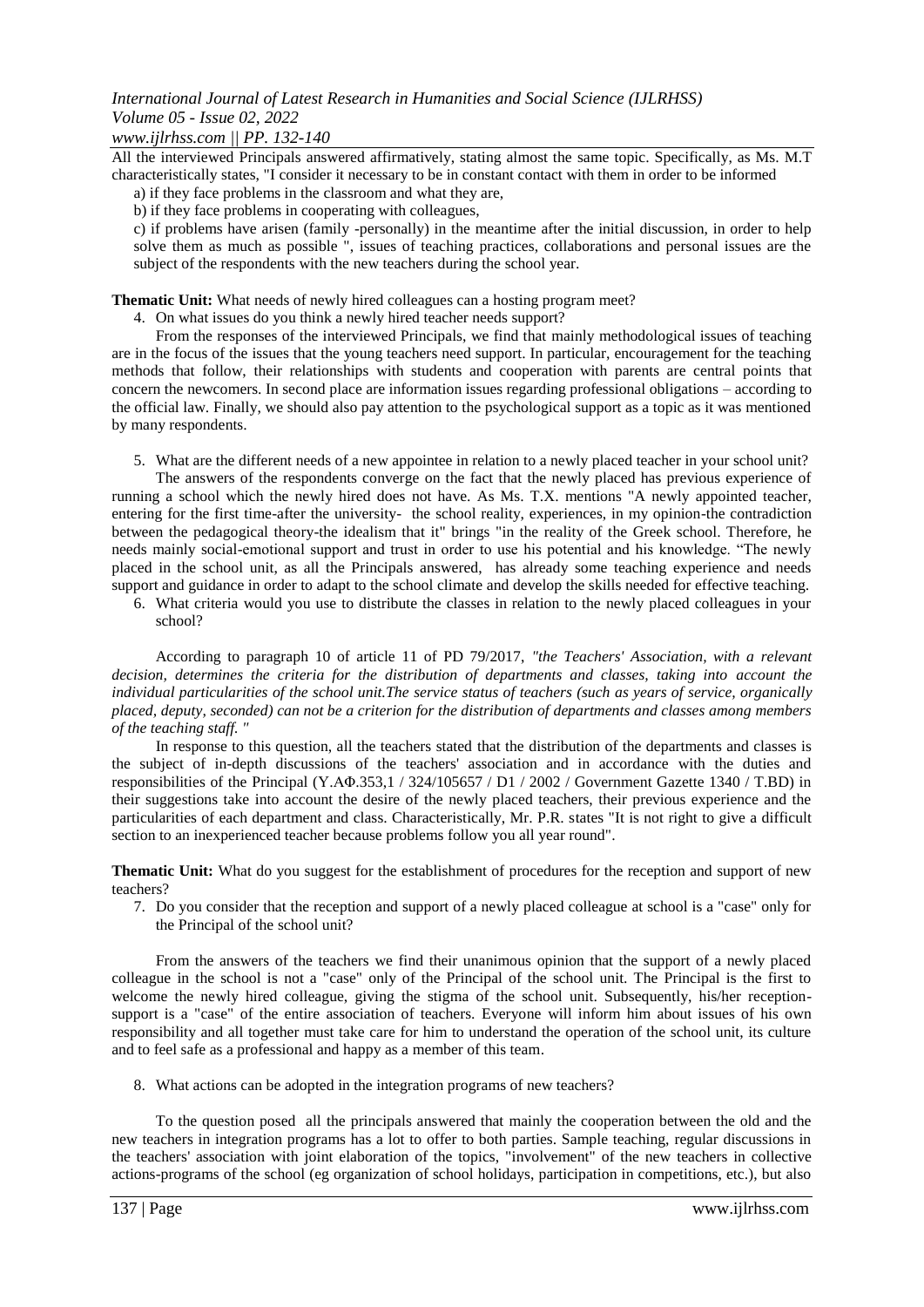external trainers are a network capable of contributing only positively to the reception of newly appointed teachers in the school unit.

9. Do you think that the presence and cooperation of an older colleague in the form of a mentor can influence and help the newly appointed teacher in the reception process?

The concept of mentor was adopted in schools in the context of the self-assessment of the school unit in 2010, as it was included in law 3848/2010, but remains virtually inactive and informal to this day. From the reports of the interviewed Principals we confer that they believe that the mentor can act supportively for the newcomer, in every issue of school life, as he will provide practical advice and solutions especially if he has experienced the difficulty of adapting to the educational community in his first steps. This will help the new teacher in his smooth integration in the profession and will facilitate his work. This assistance should be institutional and systemic to help minimize stress and maximize a sense of security. Mr. P.P. states characteristically: "Of course, the cooperation of an experienced colleague in the smoothest possible adaptation of a new colleague, someone who will stand by him when needed, will be more than welcome. This will make it safer and more efficient. The mentor should have both an advisory and a guiding role if necessary, strengthening the knowledge and self-esteem of the teacher".

### **Conclusions**

One of the most serious issues that concerns the school unit is the reception and support of the newly appointed teachers.The present research has led to interesting conclusions, which can be summarized as follows:

Regarding the 1st research question, it became clear that the majority of the Principals stated that during the first meeting the newly hired teachers were introduced and were held procedural issues such as documents to be completed, with official-personal data that need to be recorded. It was observed that in general, all the Principals provide detailed information on the mode of operation and the physiognomic characteristics of the school unit, as mentioned in the relevant literature (Hatzipanagiotou, 2008). Also, issues of teaching practices, learning difficulties, collaborations, but also personal issues are the subject of elaboration of the Principals with the newly hired teachers during the school year.The subject of the meetings during the school year is confirmed in our research in relation to other research (Katsoulakis, 1999).

Regarding the 2nd research question, the interviewed Principals claim that mainly methodological issues of teaching are in the focus of the issues that the young teachers need support. In particular, encouragement for the teaching methods that follow, their relationships with students and cooperation with parents are central points that concern the newcomers. Regarding the different needs of a new appointee in relation to a newly placed teacher in the school unit, the answers of the respondents converge that the newly placed has previous experience of operating a school which the new appointee does not have. Therefore, the new appointee needs mainly social-emotional support and trust in order to use his potential and knowledge.The distribution of departments and classes is the subject of in-depth discussions of the teachers' association and according to the duties and responsibilities of the Principal in their suggestions they take into account the desire of the newly placed teachers, their previous experience and the particularities of each department and class.

Regarding the 3rd research question of our research, it is worth mentioning that as a whole the respondents consider that the reception and support of new teachers is not only a "case" of the Principal of the school. The Principal is the first to welcome the newly placed colleague, giving the stigma of the school unit. Then, his/her reception-support is a "case" of the whole association of teachers. It is a supportive process, which aims at the professional development and socialization of teachers, their guidance, the connection of theory with practice and the reduction of early leaving the profession (Johnson et al., 2004; Wong, 2004). According to the research, the sample teachings, the regular discussions in the teachers' association with joint elaboration of the topics, the "involvement" of the new teachers in collective actions-programs of the school (eg organization of school holidays, participation in competitions etc.etc.), but also external trainers constitute a network capable of contributing only positively to the reception of newly appointed teachers in the school unit.

Finally, respondents expect that the presence and cooperation of an older colleague in the form of a mentor could help newcomers integrate more smoothly into the school context, supporting them in issues that are directly related to the difficulties they will encounter in the educational work. More specifically, the principals believe that the mentor could help them in better planning the educational project and managing the classroom. In addition, teachers believe that the mentor could help them by supporting them psychologically and emotionally, something that is generally supported in the Greek literature (Glaraki, 2014 &Anagnostou, 2015).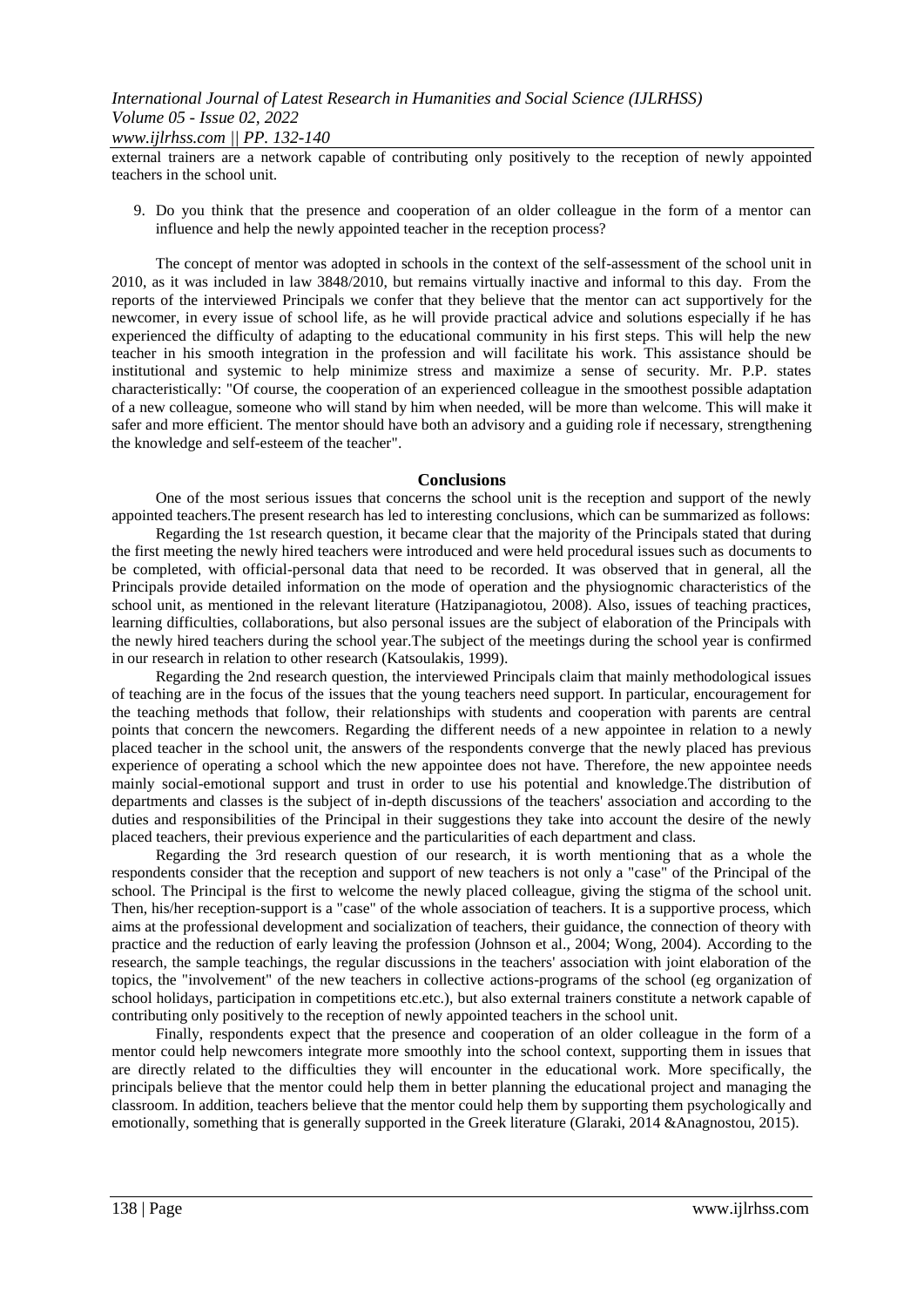#### **Recommendations**

The present research led to interesting conclusions regarding the procedures of reception and support of new teachers in the school unit. It would therefore be of particular research interest to explore the views of new teachers on a broader level on this issue. Besides, the teachers themselves know, perhaps better than anyone, the daily reality within the Greek schools and are the most appropriate to express their expectations or reservations or to give the appropriate position that would facilitate those who formulate their educational policy.

We believe that it is necessary to permanently integrate the role of "teacher mentor" in the existing education system, through an aspect of the training activity in education, on behalf of the State. As an integral part of a flexible and multi-level organizational framework, it could lead to the achievement of high goals in school and education, not only for newcomers, but also for all teachers, at various stages of their careers.

Finally, the adoption of institutional interventions such as part-time work during the first two years, the facilitation of extracurricular activities, the favorable balance in the distribution of courses and assignments of newly appointed teachers will, in our opinion, help to improve the conditions of reception and support of the newly hired in the profession of teachers.

#### **References**

- [1]. Anagnostou, K. (2015).Reception of and Supporting Newly Appointed Teachers The Role of the Principal as a Critical Friend: Exploring the Perceptions of Secondary Education Teachers (Postgraduate Thesis).H.O.U.P., Patras
- [2]. Anthopoulou, S.S.(1999), "Human Resources Management", in: Kokkos, A. (ed.), Management of Educational Units: Human Resources Management, vol.B ', Hellenic Open University, Patras.
- [3]. Darling-Hammond, L. (2003). Keeping good teachers: why it matters what leaders can do. Education Leadership, 60(8), 7-13.
- [4]. Darling-Hammond, L. (2012) Teaching as a Profession: Lessons in Teacher Preparation and Professional Development. California: John Wiley & Sons.
- [5]. Evans, L. (2012) *What is Teacher Development*. Oxford Review of Education, 28(1), 122-137.
- [6]. Gotovos, Th. & Mavrogiorgos, G. (1986) "The professional socialization of the newly appointed teacher: From the desk to the chair", in Gotovos, Th.- Mavrogiorgos, G-Papakonstantinou, P .: Critical Pedagogical and educational act, Athens: ContemporaryEducation
- [7]. Glaraki, Ch. (2014).The mentor as an institution of initial support of the new teacher in the Greek educational system
- [8]. Goodwin, B. (2012) *Supporting Beginning Teachers. Educational Leadership,* 69(8): 84-85*.*
- [9]. Gray, W. Gray, M. (1991): «Synthesis of research on mentoring beginning teachers»,*Educational Leadership,* 43(3).
- [10]. Hatzipanagiotou, P. (2008) "*The roleof culture in the effectiveness of the schoolorganization*", in the Training Guide*: Intercultural education and training*, Thessaloniki: AUTh, 213-230.
- [11]. Iosifidis, Th. (2008). Qualitative research methods in the social sciences.Athens: Review.
- [12]. Ingersoll, R. (2014) "*Beginning Teacher Induction: What the Data Tell Us*." Phi Delta Kappan, 93(8), 47-51.
- [13]. Johnson,S., Kardos,S., Kauffman,D., Liu,E. &Donaldson,M. (2004).The support gap New Teachers early experiences in high -income and low -income Schools.
- [14]. Katsoulakis, S. (1999).The integration of new teachers.In A. Athanasoula-Reppa, S.- S. Anthopoulou, S. Katsoulakis & G. Mavrogiorgos, Human Resources Management (p.231).Patras: H.O.P.
- [15]. Koutouzis, M. (1999) "*General principles of management, tourism legislation and organization of employers and collective bodies*", Patras: H.O.P., 41-55, 95-128, 169-190.
- [16]. Lainas, A. (2004) The work of the Principal of the School Unit and his Contribution to the effectiveness of the School.*Scientific Yearbook of the Pedagogical Department of Primary Education of the University of Ioannina, 17, 151 -179.*
- [17]. Marks, H. M. & Louis, K. S. (1999) *Teacher Empowerment and the Capacity for Organizational Learning*. Educational Administration Quarterly, 35, 707-750.
- [18]. Rogers, D.L., & Babinski, L.M. (2002). From Isolation to Conversation: Supporting New Teachers' Development. State University of New York Press. Retrieved from: <http://condor.admin.ccny.cuny.edu/~amiletta/review.pdf>
- [19]. Sacks, S. Brady, P. (1985): «Who Teaches the City's Children. A Study of New York City First Year Teachers», paper presented at the annual meeting of the American Educational Research Association, Chicago.
- [20]. Saitis, Ch. (2008) "*The director in the public school*", Athens: Ministry of National Education and Religions - Pedagogical Institute.